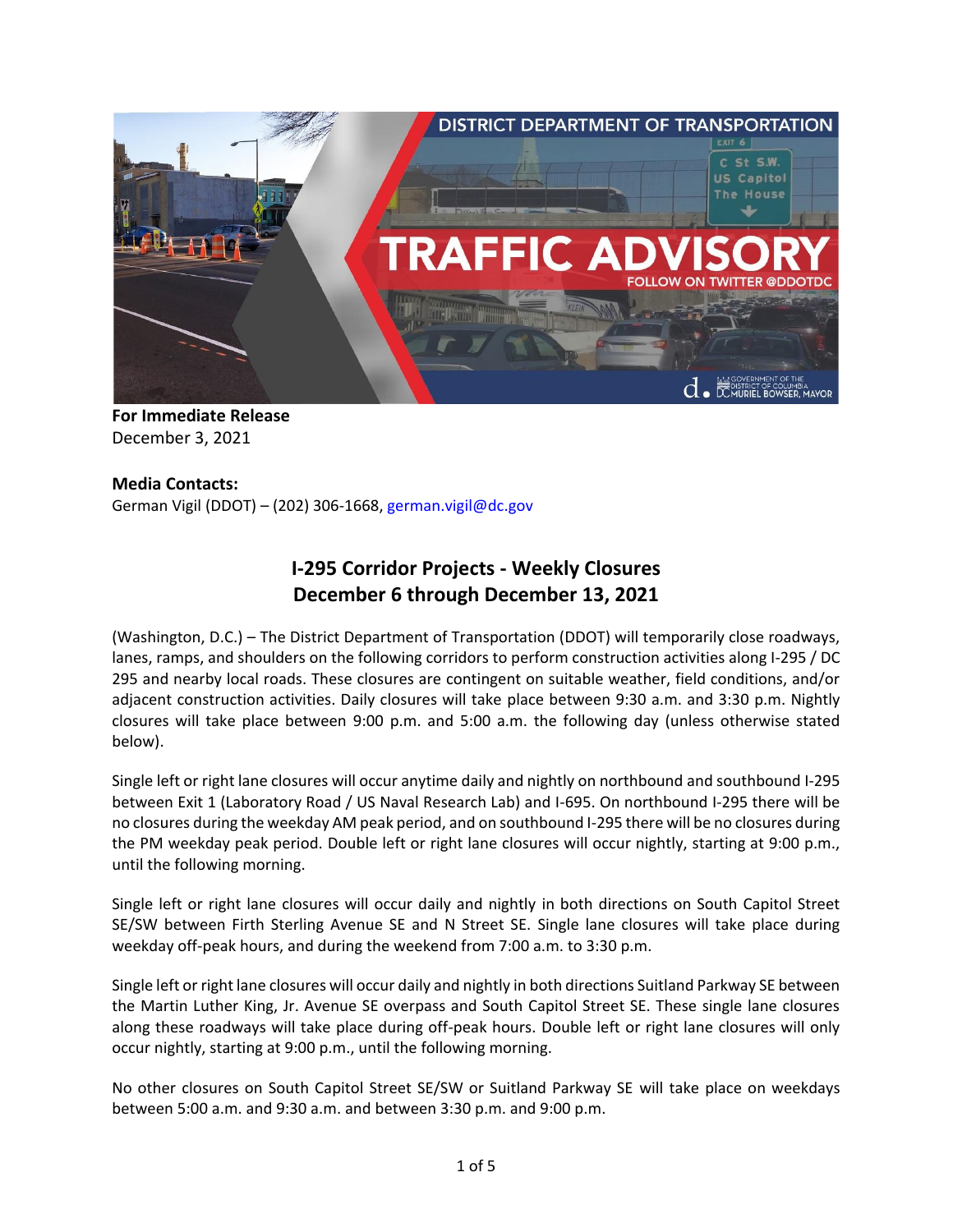Daily and nightly single lane closures will also occur anytime during off-peak hours on Firth Sterling Avenue SE, and Howard Road SE. Daily and nightly single lane closures will also occur anytime on Potomac Avenue SE/SW, Half Street SW, Barry Road SE, St. Elizabeths Avenue SE, R St. SW and Malcolm X Avenue SE.

The following full ramp closures will also occur during off-peak hours:

- Exit 4 from I-295 Northbound (South Capitol Street / Suitland Parkway)
- Exit 4 from I-295 Southbound (South Capitol Street / Suitland Parkway)
- I-295 Northbound On-ramp from northbound Firth Sterling Avenue SE
- Ramp from South Capitol Street / MLK Jr. Avenue to I-295 Northbound (continuously)

Suitland Parkway between South Capitol Street SE and Firth Sterling Avenue SE will be closed nights between 9:00 p.m. and 5:00 a.m. the following morning on Monday, December 6 and Tuesday, December 7 for bridge construction. When Suitland Parkway is fully closed, Firth Sterling Avenue SE, South Capitol Street SE, and Howard Road SE will remain open to all traffic. A marked detour will be in place during these closures.

### **Suitland Parkway Full Closure & Detour**

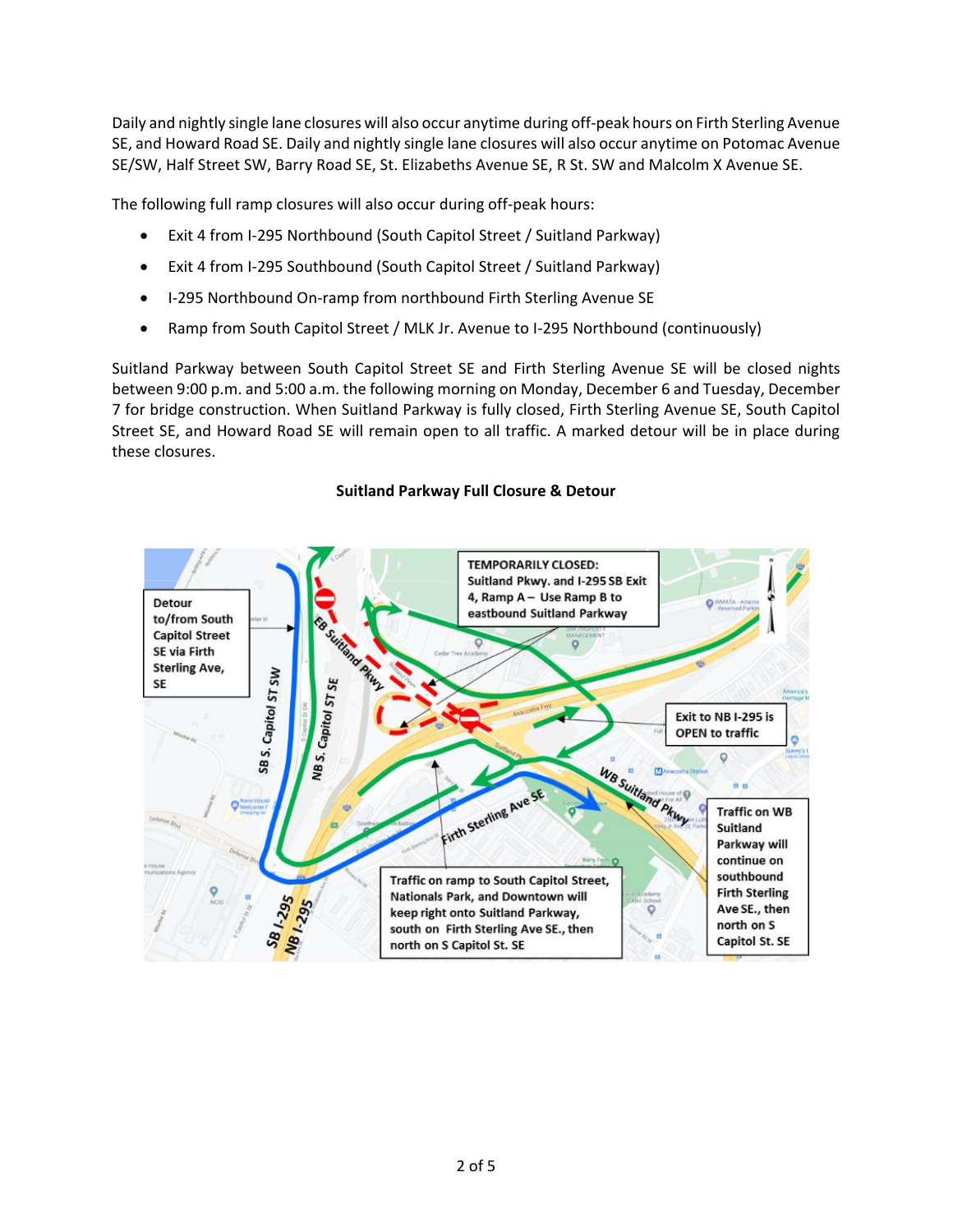Howard Road SE between the WMATA Parking garage and Firth Sterling Avenue SE will be closed from 9:00 p.m. to 5:00 am the following morning on December 8 and December 9, 2021 for bridge construction. Pedestrian access will be continuously maintained. Access to and from the WMATA Parking Garage will be continuously maintained. When Howard Road SE is fully closed, Suitland Parkway SE will remain open to all traffic. A marked detour will be in place during these closures.



#### **Howard Road SE Closure & Detour**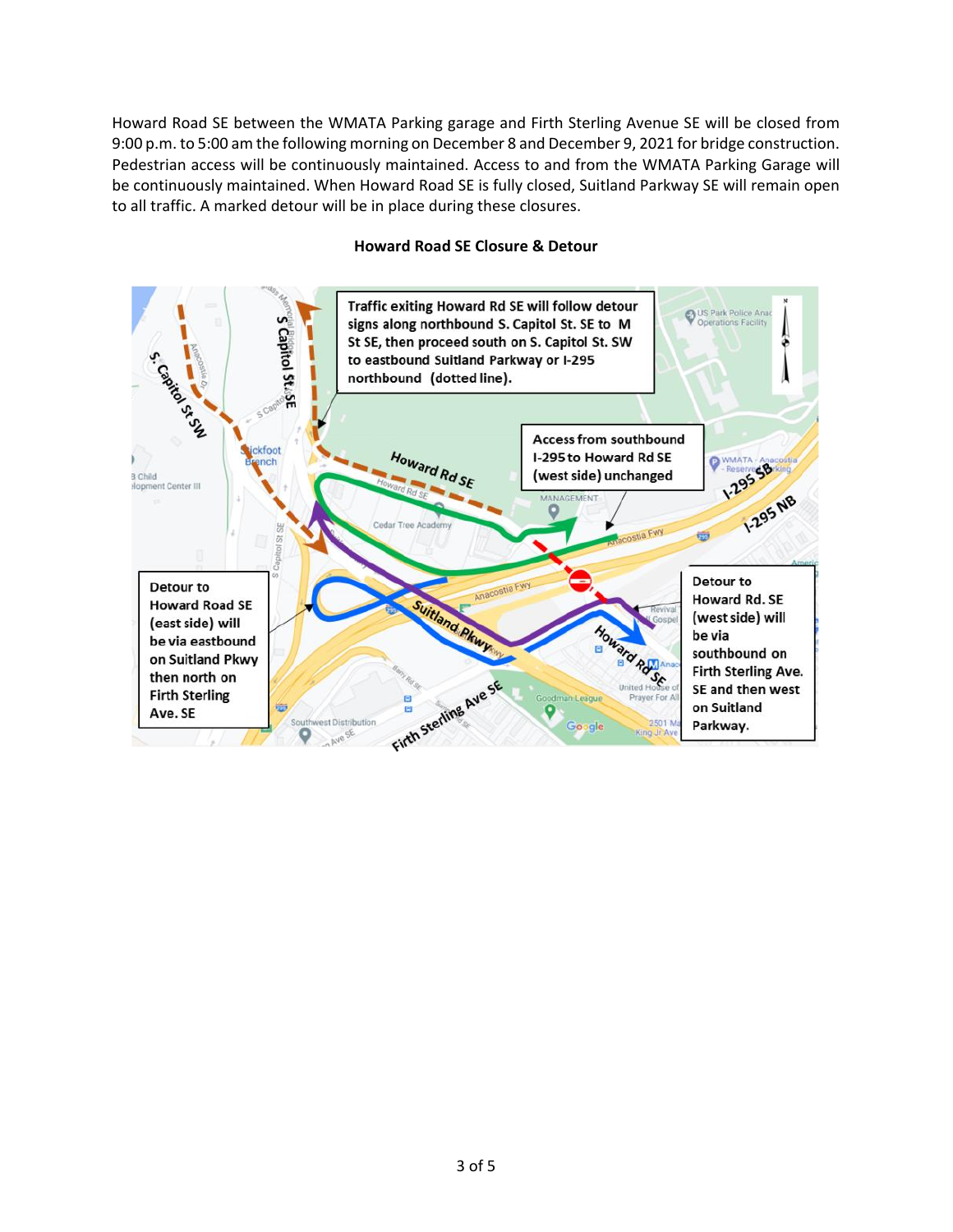Eastbound Suitland Parkway between Firth Sterling Avenue SE and MLK Jr Avenue SE will be closed from 3:00 a.m. to 11.00 a.m. on December 11, 2021 for re-construction. A marked detour will be in place during these closures.



#### **Eastbound Suitland Parkway Closure & Detour**

These closures are required for construction activities associated with the following DDOT projects: